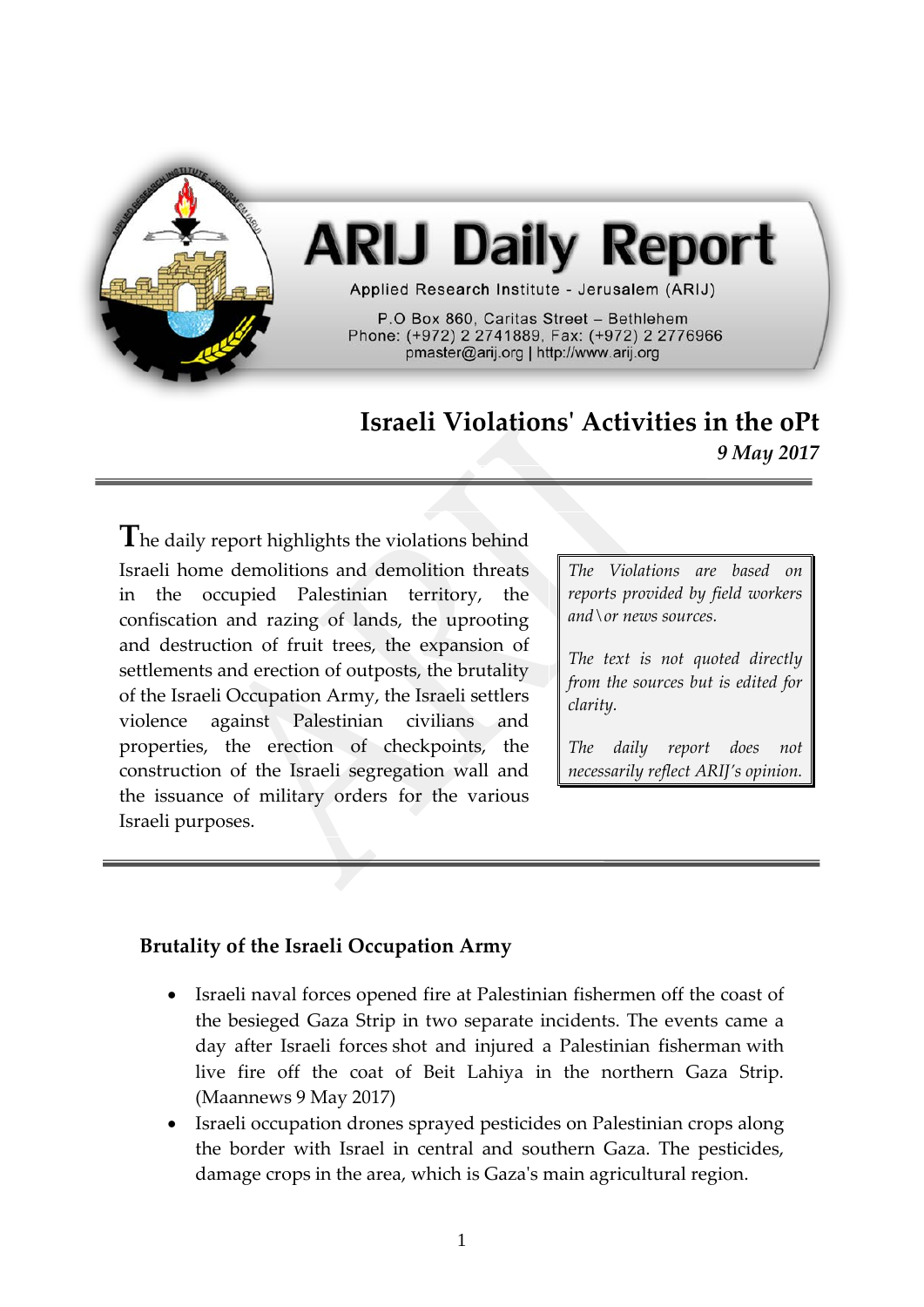• The Israeli occupation Army (IOA) confiscated several Palestinian cars in Barta'a ash-Sharqiya village, which is isolated by Israel's separation wall and located south of Jenin Governorate in the West Bank. Dozens of Israeli troops spread throughout the industrial zone of the village and prevented anyone from leaving or entering it. The troops seized about 12 Palestinian vehicles, took them to an undeclared place and interrogated the workers of auto repair workshops. (PALINFO 9 May 2017)

#### **Israeli Arrests**

- In the Governorate of Qalqiliya, Israeli occupation Army (IOA) detained Omar Jihad Salim, Jihad Subhi Khreisha, and Ahmad Adel in the village of Jayyus. (Maannews 9 May 2017)
- One Palestinian was detained by the Israeli occupation Army (IOA) in the Nur Shams refugee camp in the Governorate of Tulkarem. (Maannews 9 May 2017)
- Israeli occupation Army (IOA) raided three lathe workshops owned by Shaheen, Al Barza and Jamous families, allegedly used for manufacturing weapons in the Nablus-area Balata refugee camp. The IOA had sealed off the workshops and confiscated equipment. (WAFA 9 May 2017)
- In the central West Bank, Four Palestinians were detained in the village of al-Sheikh Saad in the Jerusalem Governorate. (Maannews 9 May 2017)
- In the Bethlehem Governorate, the Israeli army detained three Palestinians in the village of Tuqu. Residents identified one of them as Muhammad Arif al-Umour. (Maannews 9 May 2017)
- In the southernmost West Bank Governorate of Hebron, Israeli occupation Army (IOA) detained Amjad Asim al-Jaabari and Bilal al-Muhtasib in Hebron city. (Maannews 9 May 2017)
- Israeli occupation Army (IOA) detained six Palestinians in the village of Dura in Hebron Governorate -- identified as Imad Jadallah, Munir Abu Sharar, Jaafar Abu Arqoub, Usama Abu Arqoub, Jamal Talahma, and Hussam Yousif al-Amayra. (Maannews 9 May 2017)
- Israeli Occupation Army (IOA) stormed a high school in Tequ village, east of Bethlehem, and arrested the school headmaster. IO soldiers claimed that they were looking for Palestinian youths who allegedly threw stones at settlers' cars on the road adjacent to the school. The IOA arrested the headmaster, Majed al-Shaer, when he tried to prevent IO soldiers from raiding classrooms. Israeli troops were intensively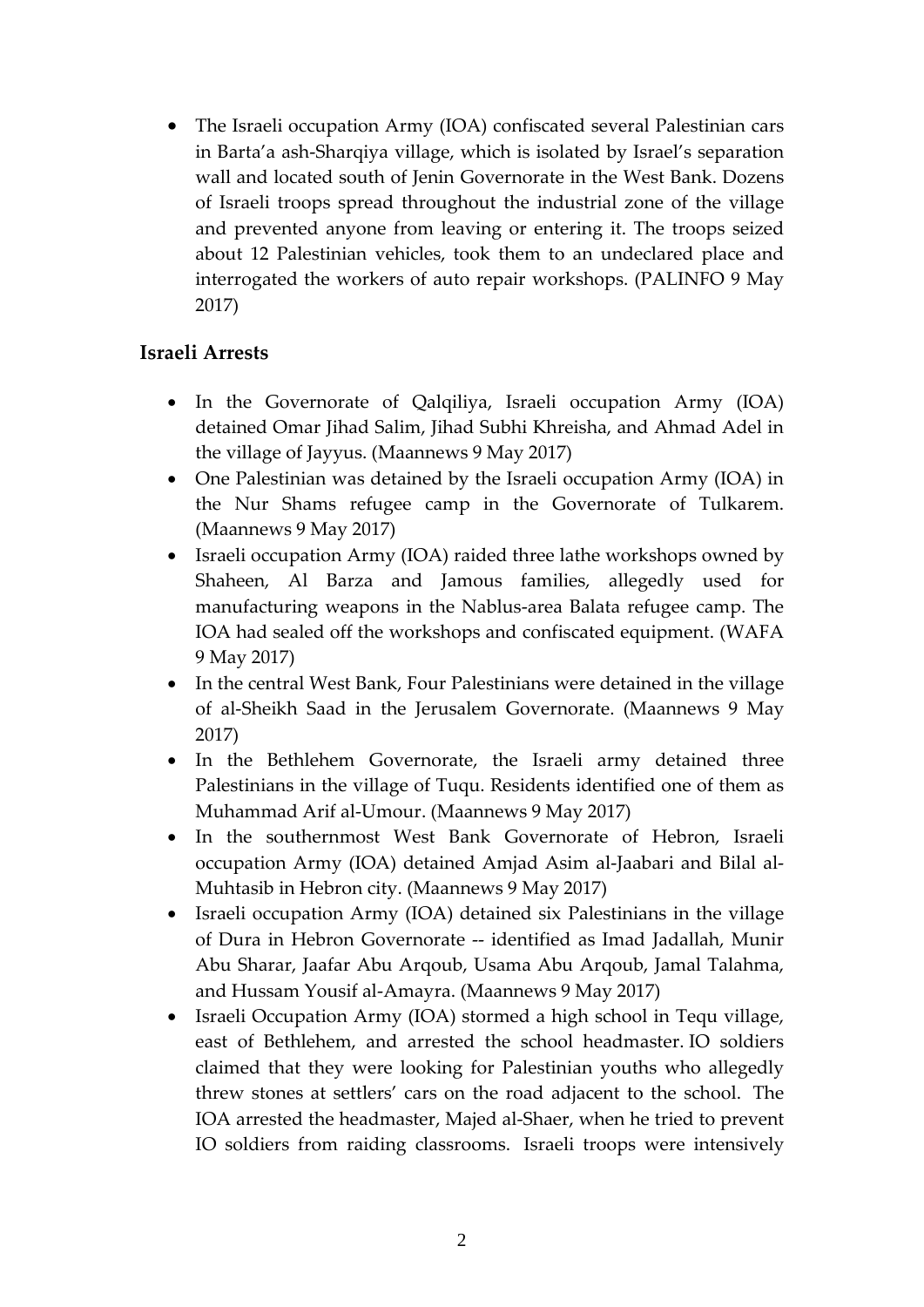deployed at the entrance of the town while makeshift barriers were erected in the area. (PALINFO 9 May 2017)

- Israeli Occupation Army (IOA) stormed Tequ village, east of Bethlehem and arrested Musa Muhammad Al Amour, 18 and Riad Aref Al mour, 14 after raiding their families' houses. The IOA also summoned Jum'a Muhammad Abdel Jaleel, 24, for interrogation at the Gush Etzion detention center after raiding his family house and searching it. (WAFA 9 May 2017)
- Israeli Occupation Army (IOA) stormed Jayyus village east of Qalqilyia city and arrested three Palestinians, identified as Jihad Subhi Khreisha, Omar Jihad Saleem and Ahmad Adel Shamasnah. (WAFA 9 May 2017)

# **Israeli Settler Violence**

- Israeli settlers sprayed graffiti and vandalized several vehicles in the occupied East Jerusalem town of Shu'fat. Private surveillance cameras captured footage of two Israeli settlers entering the al-Sahl area of Shufat and spraying racist graffiti on walls and vehicles at around 3 a.m. The graffiti, written in Hebrew, read "(Prophet) Muhammad is a pig" and "administrative price tag" -- in reference to the term "price tag" used by settlers to refer to the attacks they carry out on Palestinians and their property. 17 vehicles were vandalized, some of which were spray painted, while others had their tires punctured. The "incident" took place between the settlement of Ramat Shlomo and Shufat town, to cars that were parked alongside the Israeli bypass Road No. 21. (Maannews 9 May 2017)
- 72 Jewish settlers stormed on Monday the plazas of al-Aqsa Mosque in Occupied Jerusalem amid tightened security measures. The settlers broke into the holy shrine from al-Magharebah gate. They provocatively toured its courtyards and performed Talmudic rituals under the protection of Israeli police. (PALINFO 9 May 2017)
- A group of Jewish settlers rioted at the site of an evicted settlement south of Jenin city in the northern West Bank under protection of Israeli occupation Army (IOA). Settlers, escorted by IOA, came to the site by bus. The soldiers were earlier deployed in the area of the settlement, which was evicted in 2005, to provide protection for the settlers. Settlers chanted racist anti-Arab slogans calling for killing and expelling Palestinians. They also performed Talmudic rituals before exiting the place. (PALINFO 9 May 2017)

## **Home Demolition & Demolition threats**